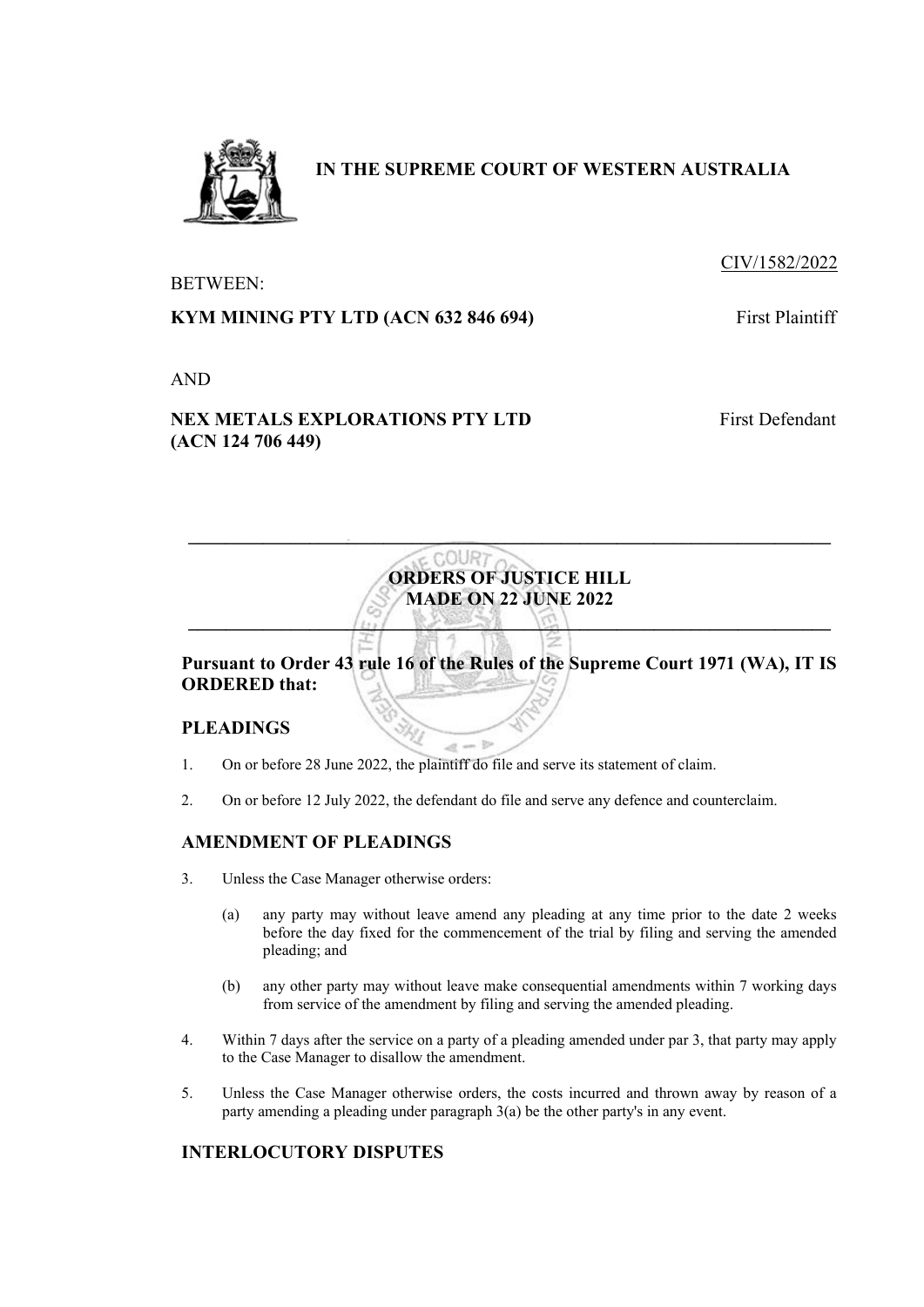- 6. If any interlocutory dispute arises between any of the parties, their respective solicitors shall, within 3 working days of the dispute arising, confer and attempt to resolve it.
- 7. If the dispute has not been resolved after the parties' solicitors have conferred in an attempt to resolve it and a directions hearing is scheduled to take place within 7 days then the party seeking the interlocutory relief shall file and serve a minute of the relief sought by that party and the dispute shall be heard at the next directions hearing.
- 8. If the dispute has not been resolved after the parties' solicitors have conferred in an attempt to resolve it and a directions hearing is not scheduled to take place within 7 days then the party seeking the interlocutory relief shall forthwith exercise their right to seek the re-listing of the matter for the purpose of applying for interlocutory relief.
- 9. The party applying for interlocutory relief at a directions hearing shall, not later than the day before the directions hearing, file and serve a minute of the orders sought by that party by way of interlocutory relief.

#### **NON-COMPLIANCE WITH DIRECTIONS**

- 10. In the event of default by any party for five (5) working days in complying with a direction for the taking of any interlocutory step, the solicitor for the party in default shall submit to the solicitor for each other party a proposed revised timetable for the interlocutory steps outstanding. If the party in default has previously defaulted, the period of five (5) working days is reduced to two (2) working days.
- $500R$ 11. Upon receipt of the revised timetable the solicitor for each party shall forthwith inform that solicitor's client:
	- (a) of the existing timetable;
	- (b) of the fact of the default;
	- (c) of the proposed revised timetable,

and obtain the client's instructions as to whether the client consents to the proposed revised timetable.

 $\Rightarrow$ 

- 12. Upon receipt of the client's instructions the solicitor for each party shall forthwith inform the solicitor for the party in default of those instructions.
- 13. If all parties consent to the proposed revised timetable, interlocutory steps shall proceed in accordance with it, and the Case Manager may at the next review hearing make an order that the timetable be revised accordingly. (The Case Manager may nevertheless remove the matter from the CMC List or impose other sanctions if not satisfied that the parties are proceeding with the diligence and expedition appropriate).
- 14. If all parties do not consent to the proposed revised timetable, the solicitor for the party in default shall forthwith secure the re-listing of the matters for review by the Case Manager so that appropriate directions may be given.

#### **MEDIATION**

- 15. The matter be referred to mediation pursuant to Pt VI of the Supreme Court Act 1935.
- 16. (a) On or before 29 June 2022 the defendant do advise the plaintiff on or before 29 June 2022 of the dates on which the advising parties are unavailable for mediation for the months of August to November 2022 for a mediation of 1 day's duration.
	- (b) By 1 July 2022 after receiving the advice referred to in the preceding sub paragraph the